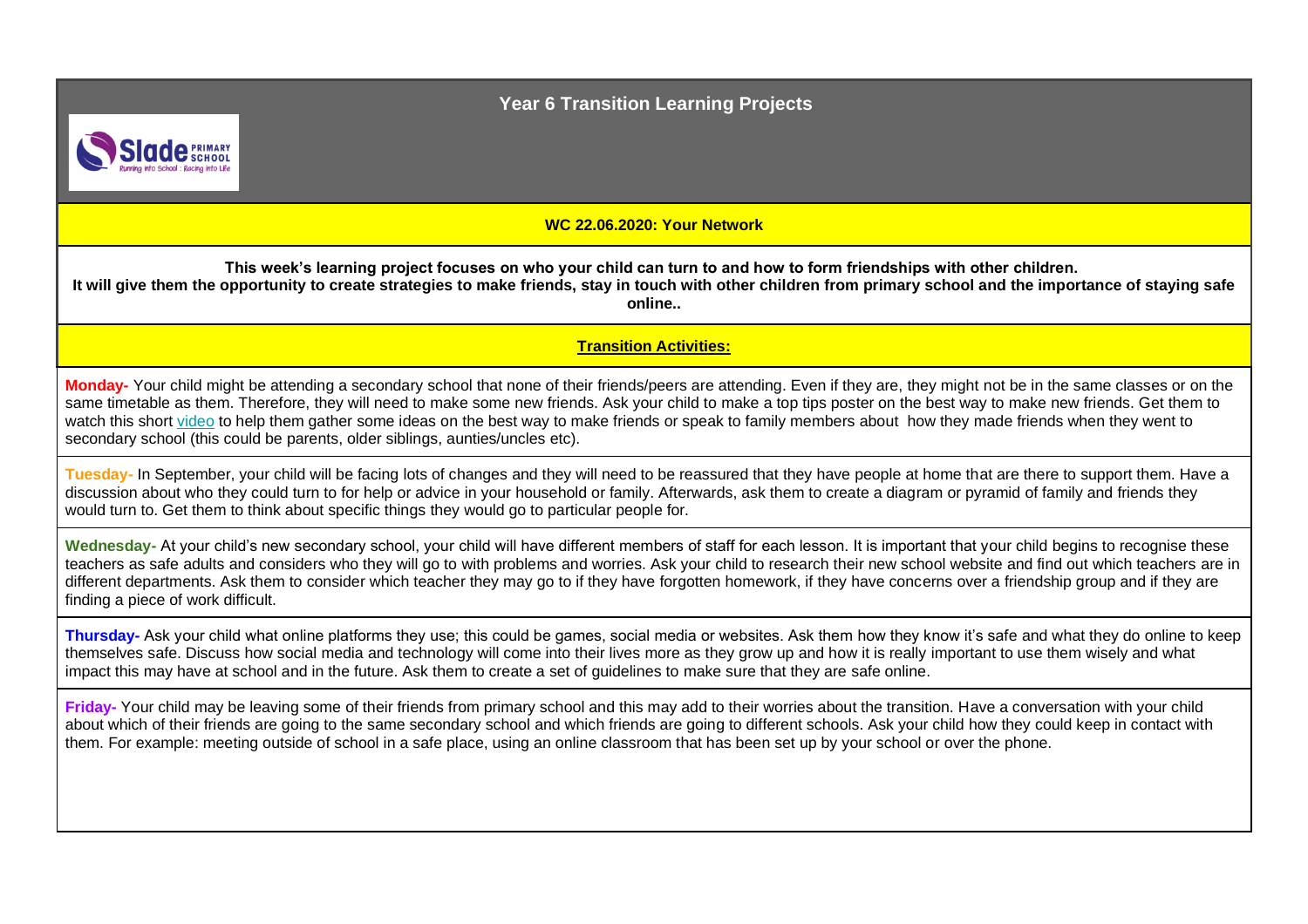## **Staying Safe Online**

In preparation for moving to secondary school, why not have a go at entering The Childnet Film Competition which invites young people aged 7-18 to create a 2 minute online safety film to inspire their peers to create a safe, supportive and fun online world around the theme 'We want an internet where we're free to…'. Within your video you could specifically aim the video at Y6 children who are making the step up to secondary school. You could do this by: highlighting the need to stay in touch with friends safely who move to other secondary schools and by Discussing how Y6 children could safely stay in contact with one other and offer support. The entries that make into the final shortlist will be judged by a prestigious panel made up of representatives from BAFTA, the BBC, the British Board of Film Classification, the BFI, Disney and the Motion Picture Association. The young people who create winning films and storyboards will receive great filmmaking and creative prizes for their school or youth group. Whether used at school or as a home learning project, the competition is a great way of exploring important internet safety messages with young people of all ages[. Visit here](http://www.childnet.com/filmcomp) for more information.

## **#TheLearningProjects**

**lade SCHOOL** 



**WC 22.06.2020: Your Network - Example Work**

Below are some examples of how your child could set out their work.

| <b>Monday</b>                                | <b>Tuesday &amp; Wednesday</b>                                                                                                                                                                                                                                                                                                                                                                          | <b>Thursday</b>                                                                                                                                                                                                                                                                                                                                                                                                                                                                                                                                                                                                                                                                                                                                                                                                                                                                                                                                                                                                                                                                                                                                                                                                                                                                                                                                                                                                                                                                                                                                                                                                                                                                                                                                                       |
|----------------------------------------------|---------------------------------------------------------------------------------------------------------------------------------------------------------------------------------------------------------------------------------------------------------------------------------------------------------------------------------------------------------------------------------------------------------|-----------------------------------------------------------------------------------------------------------------------------------------------------------------------------------------------------------------------------------------------------------------------------------------------------------------------------------------------------------------------------------------------------------------------------------------------------------------------------------------------------------------------------------------------------------------------------------------------------------------------------------------------------------------------------------------------------------------------------------------------------------------------------------------------------------------------------------------------------------------------------------------------------------------------------------------------------------------------------------------------------------------------------------------------------------------------------------------------------------------------------------------------------------------------------------------------------------------------------------------------------------------------------------------------------------------------------------------------------------------------------------------------------------------------------------------------------------------------------------------------------------------------------------------------------------------------------------------------------------------------------------------------------------------------------------------------------------------------------------------------------------------------|
| $89 -$<br>$-2115$<br>free spirit PUBLISHING® | My form tutor - If I am<br>worried about my grades.<br>Learning mentor - If I have an issue with<br>someone and need some support.<br>Teacher - If I am stuck on some work in a subject<br>or don't know what to do on my homework.<br>The head of year - If I have been to several people and they have<br>not helped me yet or I have a problem with something my teacher<br>isn't able to help with. | <b>For Internet Safety</b><br><b>Prisacs</b><br>The many materials are and with particle to the private and<br><b>Call and a family of the control of the American</b><br><b>Charles Controller and Charles</b><br>- Dental processing process and it<br><b>4 Testima mineran privates</b><br>- but down per paper-site<br>I This period chief cold of a poste on initial time.<br>a di gan ditako maramatantek basar Antonio, agustrik<br>Antonio di ganti<br><b>A then anyone destiny and it can direct proval</b><br>Third before you post<br>West and present services to have the sets.<br>Software select from a 1 APPRO with all-<br>companies and complete a mean many field.<br><b>CONTRACTOR</b><br><b>CONTRACTOR SERVER AND RESERVE</b><br>a Cast Infarious later extremely<br>A high complete of copilials numbers and special.<br>would professionally brown assumes that's<br><b><i>Life Mode Longitude Co.</i></b><br><b>Name of Co.</b><br><b>Designation</b><br><b>Are they reall</b><br><b>MATHEMATICAL</b><br>Screenings Stati die Total and<br><b>Clearly set in the contract of the constant of the American</b><br><b>March Bard Starf Far mount in parents</b><br><b>Hart are often analyzing planet</b><br>presidenting Artist Player?<br>a factor that company could be a factor of<br><b><i>CONTRACTOR'S ATTORNEY OF</i></b><br><b>Feeling ancomfortable</b><br><b>Ballions</b><br>1.000 and 1.000 m and 1.000 m of the<br><b>Building for the fields and interest of other cases</b><br><b>Ancora enganete:</b> protectioners and<br>The track of the vehicle a line angles of<br><b>Bonester manager are let us to annihilar</b><br><b>SEAR BOX</b><br>Service Association of their<br>a in server posteriormany<br><b>Charles Street</b> |